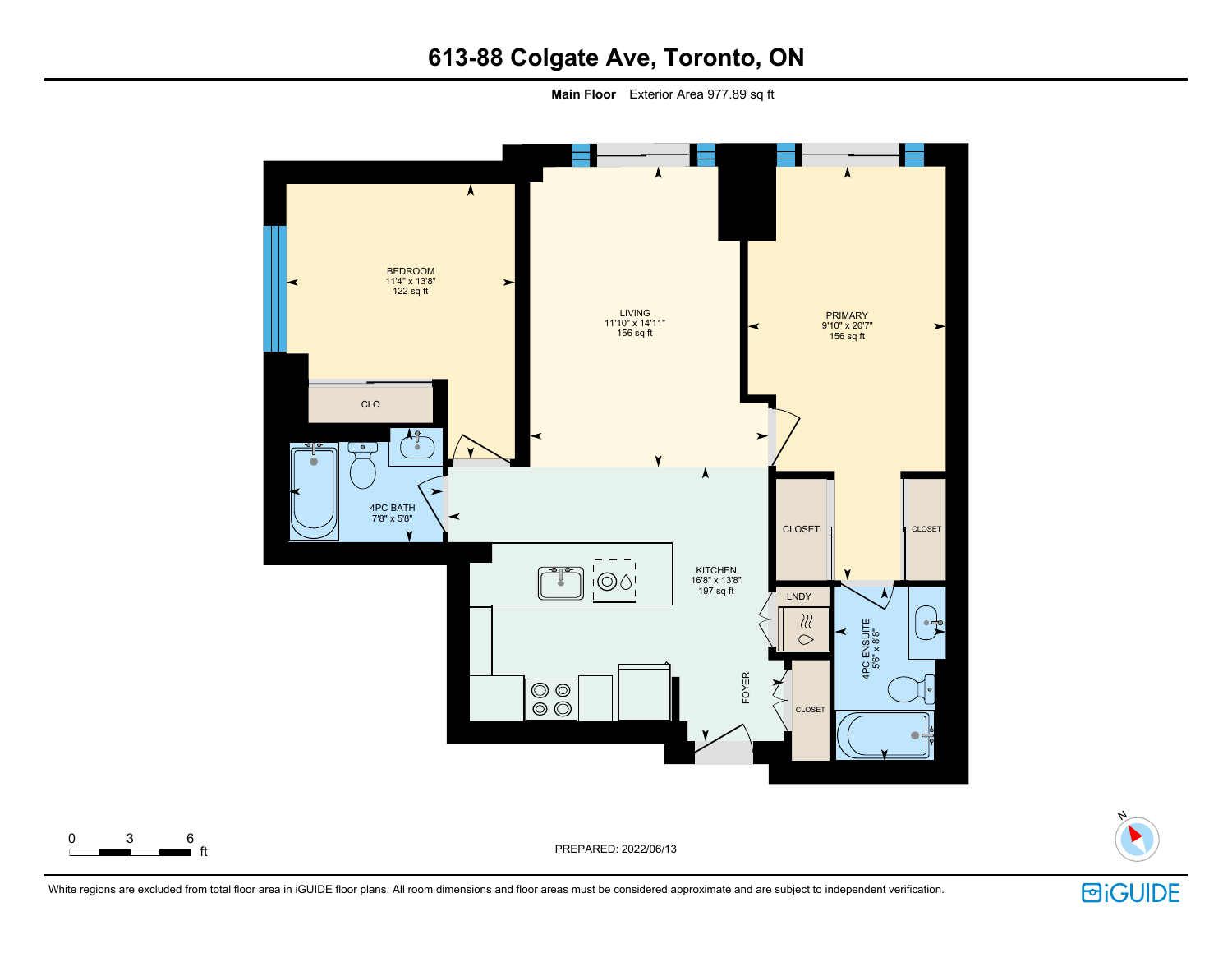## **Property Details**

#### **Room Measurements**

Only major rooms are listed. Some listed rooms may be excluded from total interior floor area (e.g. garage). Room dimensions are largest length and width; parts of room may be smaller. Room area is not always equal to product of length and width.

#### **Main Building**

MAIN FLOOR 4pc Bath: 5'8" x 7'8" | 40 sq ft 4pc Ensuite: 8'8" x 5'6" | 45 sq ft Bedroom: 13'8" x 11'4" | 122 sq ft Kitchen: 13'8" x 16'8" | 197 sq ft Living: 14'11" x 11'10" | 156 sq ft Primary: 20'7" x 9'10" | 156 sq ft

#### **Floor Area Information**

Floor areas include footprint area of interior walls. All displayed floor areas are rounded to two decimal places. Total area is computed before rounding and may not equal to sum of displayed floor areas.

**Main Building** MAIN FLOOR

Perimeter Wall Thickness: 13.8 in Exterior Area: 977.89 sq ft

**Total Above Grade Floor Area, Main Building** Exterior Area: 977.89 sq ft